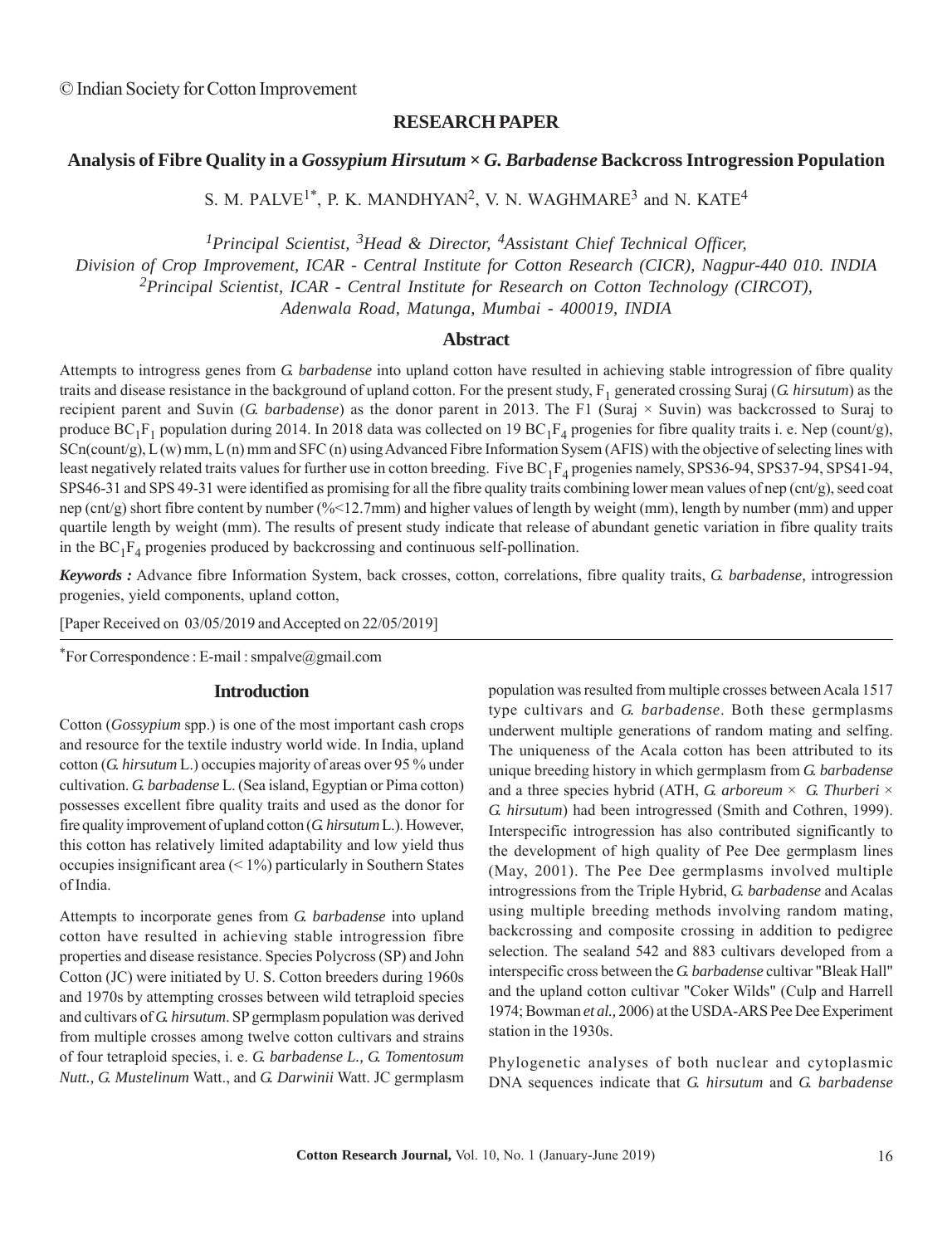are closely related (Small and Wendel, 1999) and these species cross easily to yield hybrids that show normal meiosis and produce fertile progeny. Inspite of difficulties like hybrid breakdown (Stephens, 1949; Dai *et al.,* 2016), distorted genetic segregation in early (Reinisch *et al.,* 1994) and advanced generations (Jiang *et al.,* 2000), linkage drag, a high level of epistasis between fibre quality quantitative trait loci (QTLs) and genetic backgrounds harbouring different unlinked introgressed alleles (Chee *et al.* 2005a, 2005b) in interspecific gene transfer between *G. hirustum* and *G. barbadense,* significant achievements have been achieved. Introgression is widely acknowledged as a potential source of valuable genetic variation, and growing efforts were invested in analysis of interspecific crosses conferring transgressive variation (Lacape *et al.,* 2005). Recent example of success in introgression breeding is release of RMBUP - 4, a random mated barbadense Upland population. RMBUP - 4 derived from crosses between 18 Upland chromosome segment introgression lines (CSL) each containing a Pima chromosome or an arm and three Upland cotton cultivars, followed by random mating for five cycles (Jenkins *et al.,* 2013). Yu *et al.* (2013) reported the development of backcross inbred lines (BIL) population through two generation of backcrossing followed by several generations of self-pollination. Repeated self-pollination minimized hybrid breakdown and stabilized the chromosome segments transferred from *G. barbadense* to Upland cotton. MD 10-5 is a multi-parent advanced generation inter-cross population, derived from a random mated Barbadense Upland population (Zeng *et al.,* 2016). MBI 19915 chromo some segment introgressed line with excellent fibre quality selected from the BC<sub>5</sub> F<sub>3:5</sub> of an interspecific cross between *Gossypium hirsutum* and *G. barbadense* (Song *et al.,* 2017). New Mexico introgrssion lines (Multi-parent advanced generation intercross designated as New Mexico Introgrssion lines) (Martinez et al., 2018) were released for resistance to Verticillium wilt. GA R01-40-08, a germplasm line derived from the cross of 'Tamcot 2111' (*G. hirsutum*) with 'Pima S-6' (*G. barbadense* L) provides an improved source of fibre length (Brown *et al.,* 2019).

In India, a remarkable success has been achieved in improvement of fibre quality, particularly fibre length and strength of upland cotton. MCU 5 is the first extra-long stable variety of *G. hirsutum* derived from multiple crosses involving *G. barbadense* (Sea Island) as one of the parents. The objective of the present study was to minimize effects of hybrid breakdown and segregation distortions in later generations by using conventional backcross breeding, three-way and multiple crosses with subsequent self-pollination for the development of desirable introgression lines of *G. hirsutum.* With the modernization of Indian textile industry, higher quality cotton specially high fibre strength is desired. Therefore, efforts were made to select interspecific introgressed lines in the background of upland cotton having better fibre properties suiting to industries requirements and also as source material for future breeding programme.  $BC_1F_A$  introgrssion progenies were evaluated for fibre properties using Advanced Fibre Information System (AFIS) with the objective of selecting materials for further cotton genetics and breeding.

#### **Materials and methods**

The  $F_1$  was made using Suraj as the recipient parent and Suvin as the donor parent in 2013-14. The  $F_1$  (Suraj  $\times$  Suvin) was then backcrossed to Suraj to produce BC1F1 population during 2014. In 2015,  $BC_1F_1$  population was grown and self-pollinated. In subsequent years, selected single plant selection progenies were continuous self-pollinated. In 2018 data was collected on 201 BC<sub>1</sub>F<sub>4</sub> individual single plant selections from 19 progenies. The field experiment was conducted with 19 BC<sub>1</sub>F<sub>4</sub> families of 4-14 plants per family and tested for yield components and fibre properties. Non-replicated 19 BC<sub>1</sub>F<sub>4</sub> progenies were planted with two checks Suraj and Suvin in each block. The length of each plot was 4.5 m with two rows spaced 0.6 m apart. Recommended package of practices were followed for raising a crop under irrigation at ICAR-Central Institute for Cotton Research, Nagpur.

There is little information available on Advanced Fiber Information System (AFIS) data and the benefits of using it in breeding programmes. The AFIS test provides several length parameters deduced from individual fibre measurements. The length is measured based on single fibres in order to get a true fibre length distribution within a cotton sample. The "by number" distribution shows the true fibre length distribution in the sample. The "by weight" distribution is based on the weight of the fibres and is always biased towards the longer fibres since the longer fibres weigh more than the short fibres. Upper quartile length is equivalent to the classer's staple. AFIS neps count (cnt/g) is the total sum of fibre neps and seed coat neps per gram of fibres. Neps are small entanglements of cotton fibre and can be classified as either biological or mechanical neps. Bulk lint obtained from handharvested open bolls from the 19  $BC_1F_4$  families used to analyse data by the AFIS, Zellweger Uster, instrument in the fiber testing laboratory at the ICAR-Central Institute for Research on Cotton Technology, Mumbai, India. Six fibre quality traits were measured including mean length by weight (Lw), length by number (Ln), upper quartile length by weight (UQLw), short fiber content by number SFC(n), nep count per gram Nep (Cnt/g) and seed coat nep count per gram SCN (Cnt/g). SFC is the percentage by number or weight of fibres less than 0.5 inches (12.7mm). SFC is an important quality parameter that negatively impacts yarn quality and finished products. WASP 2.0 (Web Based Agricultural Statistics Software Package) was used for the descriptive statistical analysis and correlation analysis of among fibre quality traits for the  $BC_1F_4$ lines.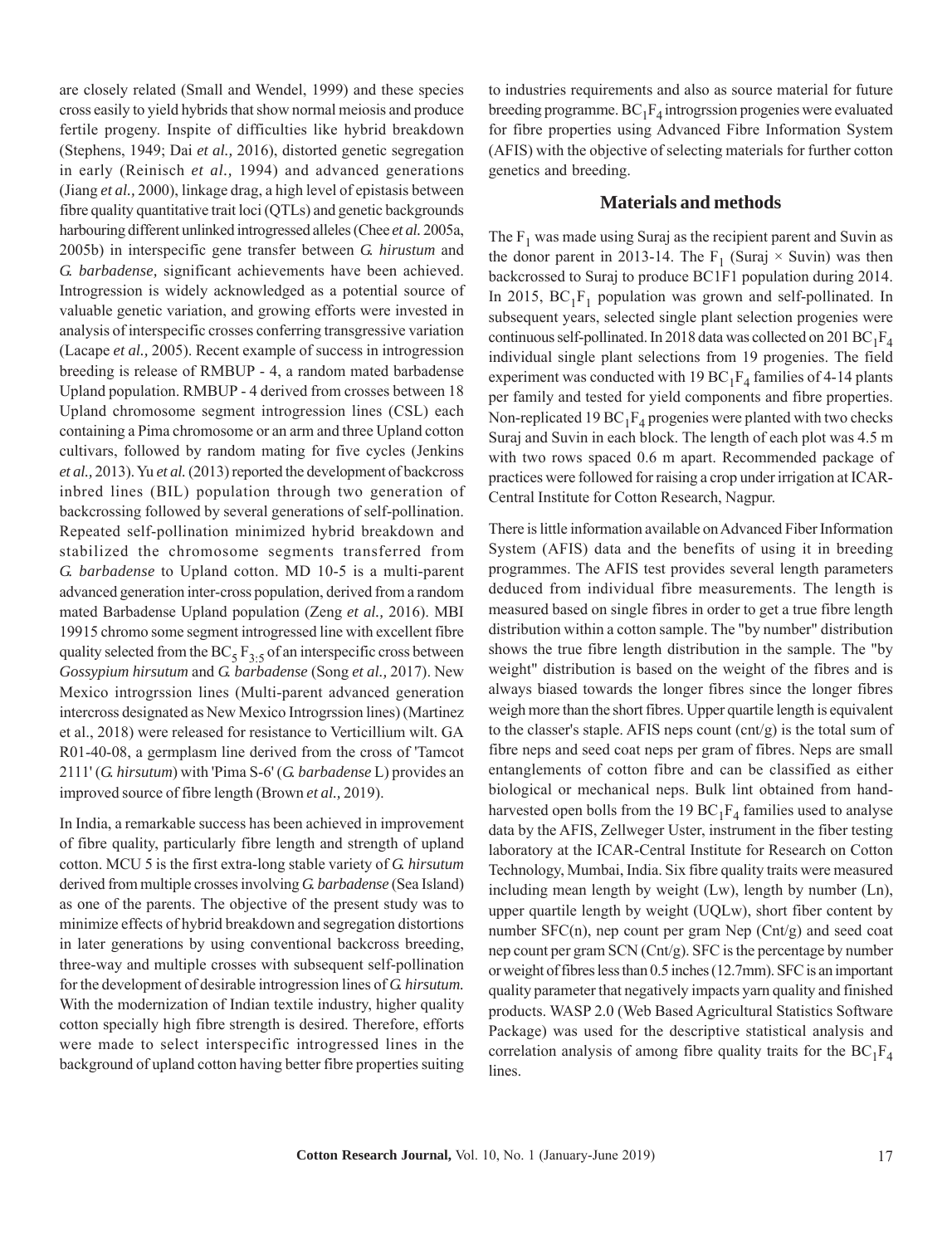# **Results and Discussion**

The results of the descriptive statistical analysis of fibre quality traits, Nep (cnt/g), SCn (cnt/g),  $L(w)$  mm,  $UQL(w)$  mm,  $L(n)$  mm and SFC (n) are shown in **Table 1**. The average value 55.79 nep  $(\text{cnt/g})$  of BC<sub>1</sub>F<sub>4</sub> progenies was lower than those of the recipient parent Suraj (130 cnt/g) and donor parent Suvin (63 cnt/g). Eleven  $BC_1F_4$  progenies had lower mean values of nep (cnt/g) than the both the parents. Among 19 progenies, SPS41-94 had lowest value of 27 nep (cnt/g) followed by SPS36-94 and SPS 37-94 (35 nep cnt/ g) and SPS50-31(37 nep cnt/g). Neps are small fiber entanglements that are formed during cultivation, harvesting, and ginning. It causes imperfection of yarn and fabric. For SCN (cnt/g), contrasting phenotypic differences were observed between parents Suraj and Suvin. Suvin had lowest value of 1 SCN (cnt/g) while Suraj had value of 17 SCN (cnt/g).

Average value of the  $BC_1F_4$  progeny was 7.53 Scn (cnt/g). Among progenies, SPS41-94 had lowest value of zero (cnt/g) followed by SPS44-31 (1 SCN cnt/g) and SPS36-94, SPS37-94, SPS40-94 with 2 SCn (cnt/g). It is interesting to note that all the 19 BC<sub>1</sub>F<sub>4</sub> progenies had lower mean values of SCN (cnt/g) than the recipient parent,

| <b>SPS</b>   | $\bold{Ne}$               |                  | $\mathbf{L}\mathbf{w}$ | Ln               | <b>UQLw</b>      | SFC(n)                      |
|--------------|---------------------------|------------------|------------------------|------------------|------------------|-----------------------------|
|              | $\mathrm{Cnt}/\mathrm{g}$ | SCN Cnt/g        | $\mathbf{mm}$          | mm               | $\mathbf{mm}$    | $\frac{0}{0}$<br>$<$ 12.7mm |
| 32-94        | 79                        | 6                | 23.1                   | 18.8             | 28.2             | 25.6                        |
| 33-94        | $78\,$                    | 15               | 24.9                   | 20.9             | 29.8             | 20.5                        |
| 34-94        | 56                        | $8\,$            | 24.4                   | 20.8             | 29.0             | 18.6                        |
| 35-94        | 68                        | 9                | 24.2                   | 20.3             | 29.0             | 21.7                        |
| 36-94        | $35\,$                    | $\mathbf{2}$     | 24.8                   | 20.9             | 29.3             | 19.0                        |
| 37-94        | 35                        | $\sqrt{2}$       | 26.3                   | 22.4             | 31.1             | 17.7                        |
| 38-94        | 45                        | $\boldsymbol{7}$ | 24.7                   | 20.1             | 30.4             | 24.3                        |
| 39-94        | 86                        | $10\,$           | 23.3                   | 18.5             | 29.0             | 29.2                        |
| 40-94        | 43                        | $\overline{2}$   | 25.9                   | 21.5             | 31.0             | 19.2                        |
| 41-94        | $27\,$                    | $\boldsymbol{0}$ | 24.3                   | 20.6             | 28.7             | 19.0                        |
| 42-94        | 38                        | $\mathfrak{g}$   | 25.0                   | 20.8             | 30.2             | 21.3                        |
| 43-94        | 55                        | 14               | 25.3                   | 21.1             | 30.4             | 20.1                        |
| 44-31        | 47                        | $\mathbf{1}$     | 21.2                   | 17.5             | 25.8             | 27.0                        |
| 45-31        | 43                        | 6                | 23.6                   | 19.5             | 28.4             | 23.5                        |
| $46 - 31$    | $70\,$                    | $8\,$            | 25.1                   | 20.7             | 35.2             | 22.2                        |
| $47 - 31$    | 65                        | 12               | 25.0                   | 21.0             | 30.0             | 19.7                        |
| 48-31        | $77\,$                    | 14               | 24.4                   | 20.5             | 28.8             | 20.3                        |
| 49-31        | $76\,$                    | 15               | 26.6                   | 22.3             | 31.8             | 19.1                        |
| $50 - 31$    | 37                        | $\mathfrak{Z}$   | 23.5                   | 20.2             | 27.7             | 18.0                        |
| SPS M±SD     | 55.79±18.44               | $7.53 \pm 4.96$  | $24.51 \pm 1.24$       | $20.44 \pm 1.20$ | $29.67 \pm 1.92$ | $21.37 + 3.20$              |
| Min.-Max.    | 27.0-86.0                 | $0.0 - 15.0$     | 21.2-26.6.0            | 17.5-22.4        | 25.8-35.2        | 17.7-29.2                   |
| Suraj        | 130                       | $17\,$           | 26.0                   | 21.1             | 31.9             | 23.6                        |
| <b>Suvin</b> | 63                        | $\mathbf 1$      | 33.3                   | 26.7             | 41.5             | 19.1                        |

**Table 1:** Mean data 32-50 single plant selection progenies bulk (2018-19)

**Cotton Research Journal,** Vol. 10, No. 1 (January-June 2019) 18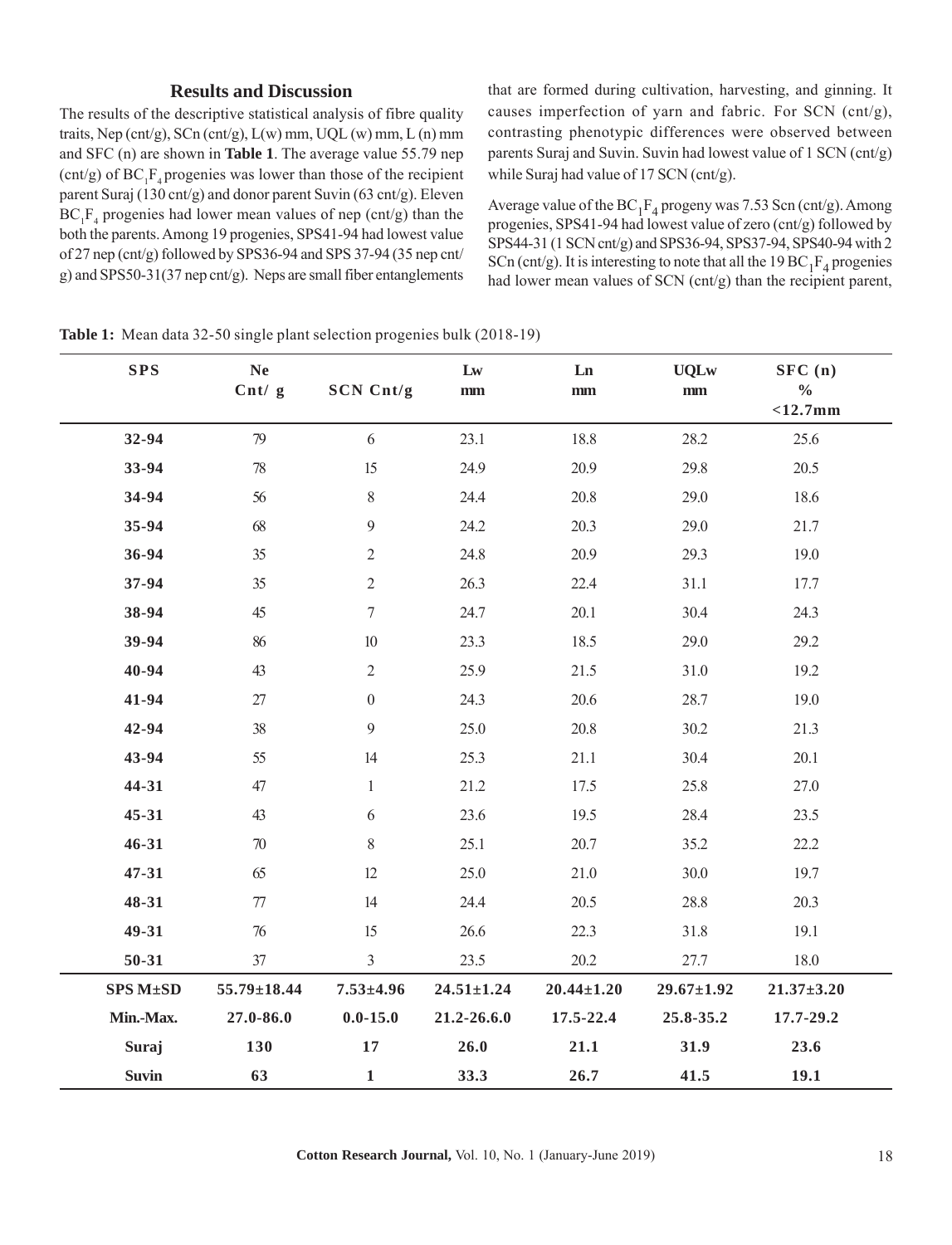Suraj. Seed coat fragment is a portion of a cotton seed, usually black or dark brown in color, broken from a mature or immature seed to which fibers and linters may or may not be attached (American Society for Testing and Materials).

The mean values of the  $BC_1F_4$  progenies was close to recurrent parent Suraj for length by weight (Lw), length by number (Ln) and upper quartile length by weight (UQLw). The recipient parent Suraj and  $BC_1F_4$  progenies had value of 26.0, 21.1, 31.9 and 24.51, 20.44, 29.67 for length by weight  $(Lw)$ , length by number  $(Ln)$  and upper quartile length by weight (UQLw), respectively. However, a donor parent Suvin had higher values of 33.3, 26.7, 41.5 for length by weight (Lw), length by number (Ln) and upper quartile length by weight (UQLw), respectively than the recipient parent Suraj and 19 BC<sub>1</sub>F<sub>4</sub> progenies. There was a difference of 9.4 (25.8mm-35.2mm) for upper quartile length by weight (UQLw) in introgrssion progenies compared to the recipient parent Suraj indicating generation of variability and positive transgression. SPS46-31 had upper quartile length by weight of 35.2 mm higher than the recipient parent Suraj. SPS37-94 and SPS49-31 had higher values of length by number (mm) and length by weight than the parent Suraj. Chee *et al.* (2005b) observed transgressive segregation in fibre length traits (Lw, Ln, UQLw, SFCn, SFCw) for all the phenotypes in the  $BC_2F_2$  progenies. Kelly *et al.* (2012) used lines with the longest fiber length combined with the lowest short fiber content for further assessment and eventual selection if fiber had a desirable length distribution in  $F_2$  and  $F_3$  generations.

For quality trait short fibre content by number (%, <12.7),  $BC_1F_4$ families had lower average value of 21.37% than the recipient parent Suraj (23.6%), close to the mid-parent value of recipient and donor parent Suvin (19.1%) indicated that introgressed progenies produced cotton with lower quantities of short fibre (less than 12.7 mm). SPS34-94 and SPS50-31 had lowest values of 18.6 and 18.0 short fibre content by number (%12.7), respectively than both the parents. Majority of the progenies i. e. 15  $BC_1F_4$  progenies had lower values [SFC(n)] than the recipient parent Suraj. Kelly *et al.* (2012) found that improvement in fibre length could effectively be done using either HVI or AFIS data, and that differences in fibre quality improvement were minimal between the two fibre testing methods.

Results of the Pearson's correlation coefficient among different quality traits is presented in **Table 2.** Significant and positive correlations (0.727) were noted between Nep (cnt/g) with SCN (cnt/g). Length by weight (Lw) had significant positive correlation with upper quartile length by weight (UQLw) (0.927) and length by number (Ln) (0.973) while significant negative correlation with short fiber content by number (-0.457). However, Length by number (Ln) also showed significant negative correlation with short fiber content by number (SFCn) (-0.646). Similarly, Ulloa (2006) found number of neps was positively correlated to seed coats neps, and short and immature fibre content, and negatively correlated to mean fibre fineness and maturity ratio in comparison between  $F_{2,3}$ and  $F_{2.6}$  generations. Cultivars possessing a genetic capacity for

higher fibre quality can build and sustain greater marketability and price. Consequently, the development of cotton cultivars possessing enhanced cotton fibre quality is essential for sustaining long-term cotton production in any region (Bourland, 2015).

 $BC_1F_4$  progenies SPS36-94, SPS37-94, SPS41-94, SPS46-31 and SPS49-31 are promising for all the fibre quality traits combining lower mean values of nep (cnt/g), seed coat nep (cnt/g) short fibre content by number  $(\frac{6}{5} < 12.7$ mm) and higher values of length by weight (mm), length by number (mm) and upper quartile length by weight (mm). Thus, these results indicate release of abundant genetic variation for fibre quality traits in the BC1F4 progenies produced by backcrossing and continuous self-pollination.

Table 2: Correlations between fibre quality traits

| <b>Nep</b><br>$($ Cnt/g $)$ | <b>SCN</b><br>$($ Cnt/g $)$ | Lw<br>(mm) | <b>UOL</b> w<br>(mm) | Ln<br>(mm) | SFC(n)<br>$\%$ < 12.7mm |
|-----------------------------|-----------------------------|------------|----------------------|------------|-------------------------|
| <b>Nep</b><br>$($ Cnt/g $)$ | $0.727**$                   | 0.108      | 0.199                | $-0.003$   | 0.386                   |
| <b>SCN</b><br>$($ Cnt/g $)$ |                             | $-0.041$   | $-0.024$             | $-0.059$   | 0.117                   |
| $L_{\rm W}$<br>(mm)         |                             |            | $0.927*$             | $0.973*$   | $-0.457*$               |
| UO Lw<br>(mm)               |                             |            |                      | $0.861*$   | $-0.269$                |
| Ln<br>(mm)                  |                             |            |                      |            | $-0.646**$              |

\*, \*\* = Significant at 0.05% and 0.01% probability levels, respectively.

### **References**

- Bourland, F.M. (2015) Breeding for Improved Cotton Fibre Quality - *Cotton Statistics and News.* No. 52, pp 1-4.
- Bowman, D. T., Gutierrez, O. A., Percy, R. G., Calhoun, D. S., May, O. L. (2006) - Pedigrees of upland and pima cotton cultivars released between 1970 and 2005 - *Miss. Agric. Exp. Stn. Bull.,* 1155.
- Brown, N., Shen X., Lubbers, E. L., Kumar, P., McBlanchett, J., Smith, C. W., Jones, D., Paterson, A. H. and Chee, P. W. (2019) - Registration of GAR 01-40-08, a *Gossypium hirsutum* Upland Cotton germplasm Line with qFLChr.1 introgressed from *Gossypium barbadense* conferring improved fibre length - *J. Plant Reg.,* **13**:406-410.
- Chee, P., Draye, X., Jiang, C. X., Decanini, L., Delmonte, T. A., Bredhauer, R., Smith, C. W. and Paterson, A. H. (2005a) - Molecular dissection of interspecific variation between *Gossypium hirsutum* and *Gossypium barbadense* (cotton) by a backcross-self approach: I. Fiber elongation - *Theor. Appl. Genet.,* **111**:757-763.